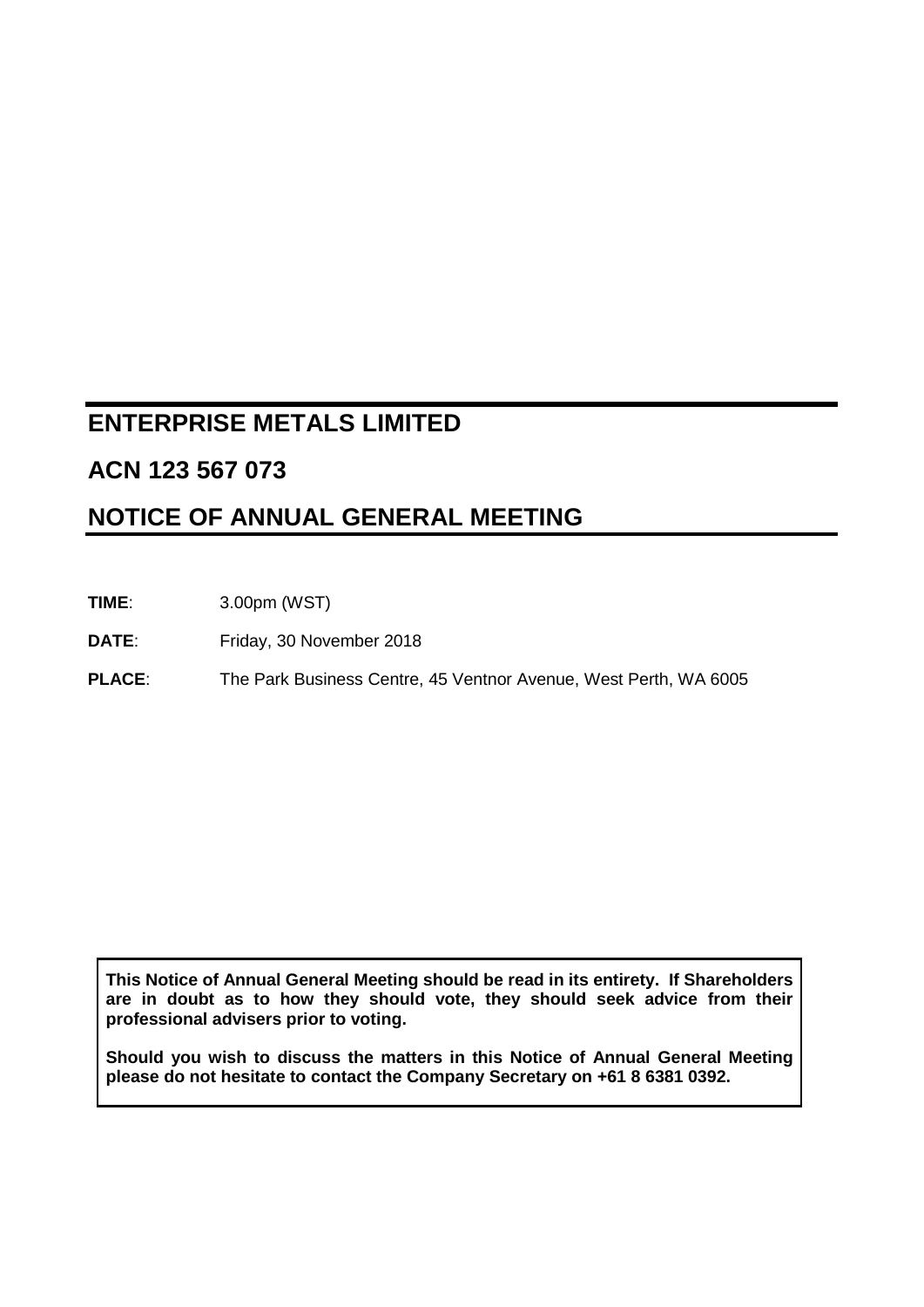## **ENTERPRISE METALS LIMITED ACN 123 567 073 NOTICE OF ANNUAL GENERAL MEETING**

Notice is hereby given that the Annual General Meeting of the Shareholders of Enterprise Metals Limited ("Enterprise" or "the Company") will be held as follows:

**TIME: 3.00pm (WST)**

**DATE: Friday, 30 November 2018**

#### **LOCATION: The Park Business Centre, 45 Ventnor Avenue , West Perth WA 6005**

#### **This Notice of Annual General Meeting should be read in its entirety. If Shareholders are in doubt as to how they should vote, they should seek advice from their professional advisers without delay.**

**If you wish to discuss any aspects of this document with the Company, please contact the Company Secretary on +61 8 9381 0392.**

Words and phrases used in the Resolutions are defined in Section [8](#page-12-0) of the accompanying Explanatory Statement and these words and phrases have the same meaning in this Notice of Annual General Meeting as defined in the Explanatory Statement.

#### **AGENDA**

#### **ORDINARY BUSINESS**

#### **Financial Statements and Reports**

To receive and consider the annual financial report of the Company for the financial year ended 30 June 2018 including the declaration of the Directors, the Directors' report, the Remuneration Report and the auditor's report.

#### **Resolution 1 - Adoption of Remuneration Report**

To consider and, if thought fit, to pass, the following resolution as a **non-binding** resolution:

**"That, for the purpose of section 250R(2) of the Corporations Act, approval is given for the adoption of the Remuneration Report as contained in the Company's annual financial report for the financial year ended 30 June 2018."**

*Note: Pursuant to section 250R(3) of the Corporations Act, the vote on this Resolution is advisory only and does not bind the Directors or the Company.*

#### **Voting Exclusion Statement**

A vote on this Resolution must not be cast (in any capacity) by or on behalf of any of the following persons:

- (a) a member of the Key Management Personnel, details of whose remuneration are included in the Remuneration Report; or
- (b) a Closely Related Party of such a member.

However, a person described above may vote on this Resolution if: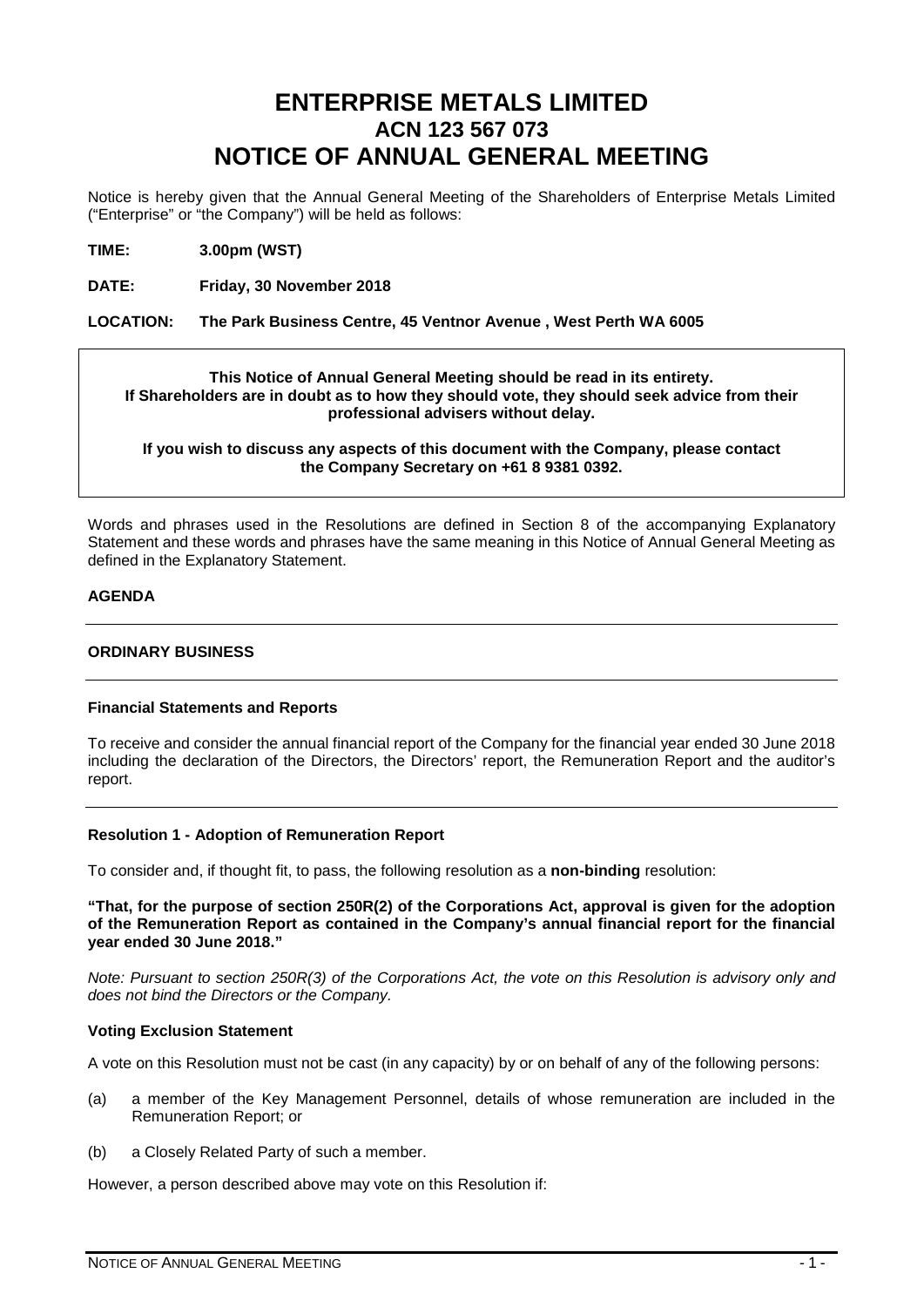- (a) the person is acting as proxy and the proxy form specifies how the proxy is to vote, and the vote is not cast on behalf of a person who is otherwise excluded from voting on this Resolution as described in subparagraphs (a) or (b) above; or
- (b) the person is the chair of the Annual General Meeting voting an undirected proxy which expressly authorises the chair to vote the proxy on a resolution connected with the remuneration of a member of Key Management Personnel.

#### **Resolution 2 - Re-election of Director – Dr Zhijun He**

To consider and, if thought fit, to pass, the following resolution as an ordinary resolution:

**"That Dr Zhijun He, a Director of the Company who was appointed on 12 October 2016 and last elected by Shareholders on 30 November 2016 and who retires by rotation in accordance with clause 13.2 of the Company's Constitution and Listing Rule 14.4 and, being eligible, offers himself for re-election, be re-elected as a Director of the Company."**

#### **Resolution 3 - Approval of Issue of Shares in Lieu of Director's Fees to Dr Zhijun He (or his nominees)**

To consider and, if thought fit, to pass, with or without amendment, the following Resolution as an ordinary resolution:

**"That for the purposes of ASX Listing Rule 10.11, approval is given for the Company to issue Shares in lieu of director's fees for the period 1 January 2018 to 31 December 2018 to Dr Zhijun He (or his nominees) on the terms and conditions set out in the Explanatory Statement."**

#### **Voting Exclusion Statement**

The Company will disregard any votes cast in favour of this Resolution by or on behalf of Dr He or his nominees or their associates.

However, the Company need not disregard a vote if:

- (a) it is cast by a person as a proxy for a person who is entitled to vote, in accordance with the directions on the Proxy Form; or
- (b) it is cast by the Chair as proxy for a person who is entitled to vote, in accordance with a direction on the Proxy Form to vote as the proxy decides.

The Company will also disregard any votes cast on this Resolution by any member of the Key Management Personnel or their Closely Related Parties as proxy for another person where the Proxy Form does not specify how the proxy is to vote, with the exception that votes cast by the Chairman as proxy appointed in writing, in accordance with a direction on the Proxy Form to vote as the proxy decides, will not be excluded.

#### **Resolution 4 - Approval of Issue of Shares in Lieu of Director's Fees to Dr Allan Trench (or his nominees)**

To consider and, if thought fit, to pass, with or without amendment, the following Resolution as an ordinary resolution:

**"That for the purposes of ASX Listing Rule 10.11, approval is given for the Company to issue Shares in lieu of director's fees for the period 1 January 2018 to 31 December 2018 to Dr Allan Trench (or his nominees) on the terms and conditions set out in the Explanatory Statement."**

#### **Voting Exclusion Statement**

The Company will disregard any votes cast on this Resolution by Dr Trench or his nominees or any of their associates.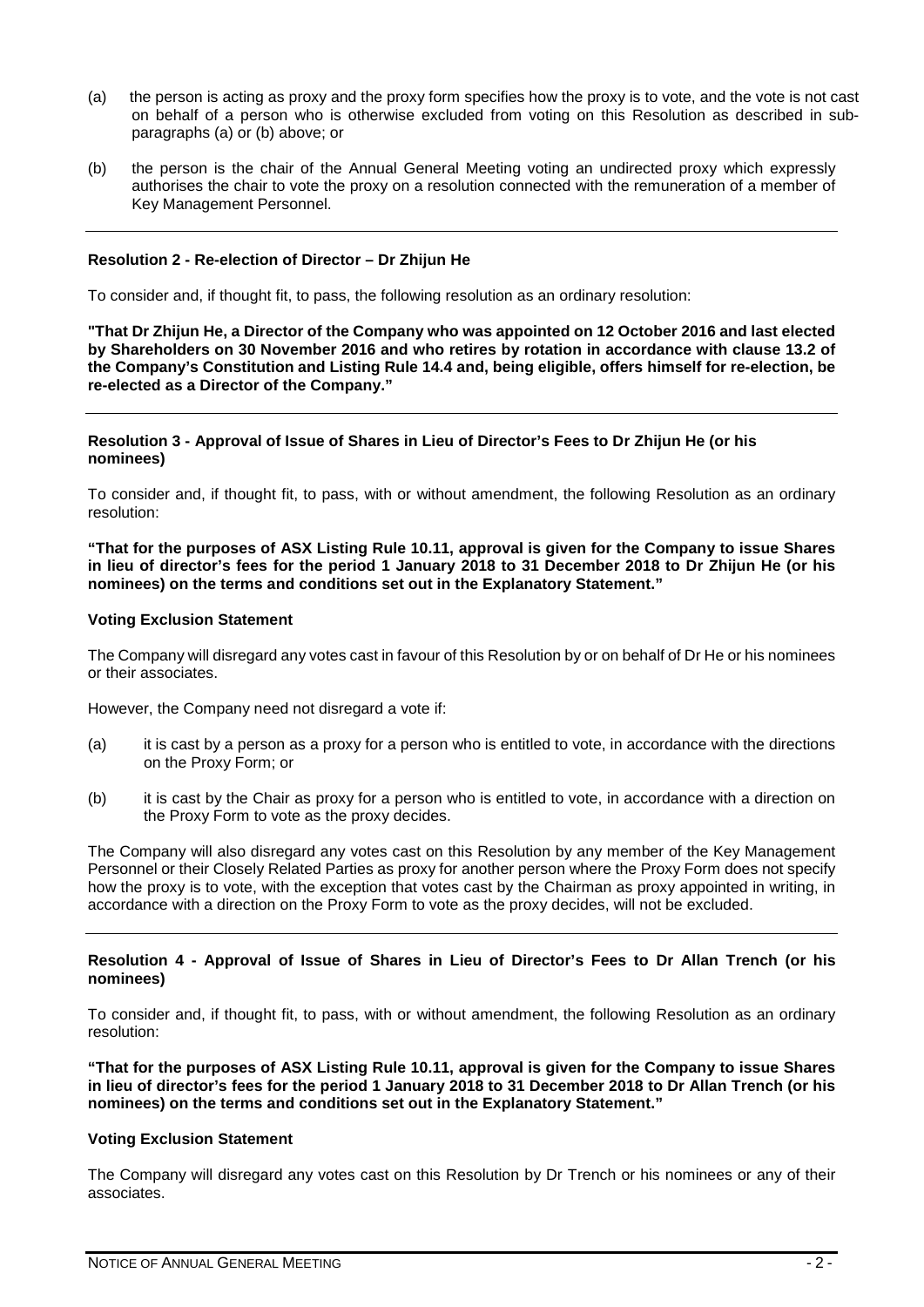However, the Company need not disregard a vote if:

- (a) it is cast by a person as a proxy for a person who is entitled to vote, in accordance with the directions on the Proxy Form; or
- (b) it is cast by the Chair as proxy for a person who is entitled to vote, in accordance with a direction on the Proxy Form to vote as the proxy decides.

The Company will also disregard any votes cast on this Resolution by any member of the Key Management Personnel or their Closely Related Parties as proxy for another person where the Proxy Form does not specify how the proxy is to vote, with the exception that votes cast by the Chairman as proxy appointed in writing, in accordance with a direction on the Proxy Form to vote as the proxy decides, will not be excluded.

#### **Resolution 5 – Ratification of issue of Placement Shares**

To consider and, if thought fit, to pass, the following resolution as an ordinary resolution:

**"That, pursuant to and in accordance with Listing Rule 7.4 and for all other purposes, Shareholders ratify the issue of 28,005,556 Placement Shares on the terms and conditions in the Explanatory Statement."**

#### **Voting Exclusion Statement**

The Company will disregard any votes cast in favour of this Resolution by or on behalf of a person who participated in the issue, or an associate of that person (or those persons).

However, the Company need not disregard a vote if:

- (a) it is cast by a person as a proxy for a person who is entitled to vote, in accordance with the directions on the Proxy Form; or
- (b) it is cast by the Chair as proxy for a person who is entitled to vote, in accordance with a direction on the Proxy Form to vote as the proxy decides.

#### **Resolution 6 – Approval of 10% Placement Capacity**

To consider and, if thought fit, to pass the following as a special resolution:

**"That, for the purposes of Listing Rule 7.1A and for all other purposes, approval is given for the Company to issue up to that number of Equity Securities equal to 10% of the issued capital of the Company at the time of issue, calculated in accordance with the formula prescribed in ASX Listing Rule 7.1A.2 and otherwise on the terms and conditions set out in the Explanatory Statement."**

#### **Voting Exclusion Statement**

The Company will disregard any votes cast in favour of this Resolution by or on behalf of a person who is expected to participate in, or who will obtain a material benefit as a result of, the proposed issue (except a benefit solely by reason of being a holder of Shares), or an associate of that person (or those persons).

However, the Company need not disregard a vote if:

- (a) it is cast by a person as a proxy for a person who is entitled to vote, in accordance with the directions on the Proxy Form; or
- (b) it is cast by the Chair as proxy for a person who is entitled to vote, in accordance with a direction on the Proxy Form to vote as the proxy decides.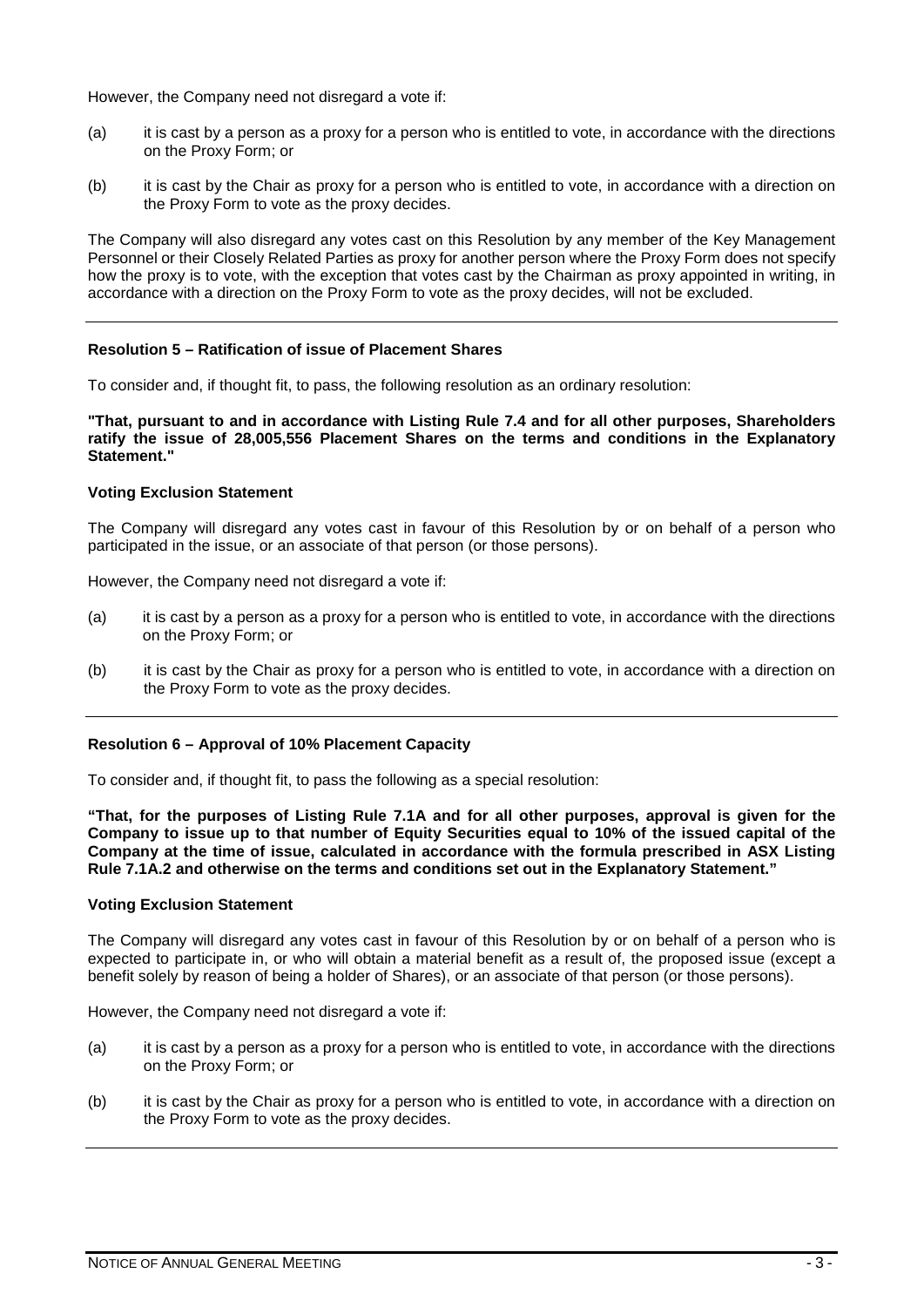#### **EXPLANATORY STATEMENT**

Shareholders are referred to the Explanatory Statement accompanying and forming part of this Notice of Annual General Meeting for further explanation of the Resolutions.

#### **PROXIES**

Members are encouraged to attend the meeting, but if you are unable to attend the meeting, we encourage you to complete and return the enclosed Proxy Form.

In accordance with section 249L of the Corporations Act, Shareholders are advised that:

- each Shareholder has the right to appoint a proxy;
- the proxy need not be a Shareholder of the Company; and
- a Shareholder who is entitled to cast two or more votes may appoint two proxies and may specify the proportion or number of votes each proxy is appointed to exercise.

To vote by proxy, please complete and sign the enclosed Proxy Form and return by:

- Mail to: Automic C/- GPO Box 5193, Sydney NSW 2001
- By hand to: Automic C/- Level 5, 126 Phillip Street, Sydney NSW 2000

To be effective, a Proxy Form and, if the Proxy Form is signed by the shareholder's attorney, the authority under which the appointment is signed (or a certified copy of that authority) must be received by the Company not later than 48 hours before the time specified for the commencement of the Annual General Meeting.

#### **CORPORATE REPRESENTATIVES**

A body corporate that is a Shareholder, or which has been appointed as proxy, may appoint an individual to act as its representative at the Annual General Meeting. The appointment must comply with the requirements of section 250D of the Corporations Act. The representative should bring to the meeting evidence of his or her appointment, including any authority under which it is signed, unless it has previously been given to the Company.

#### **DATE FOR DETERMINING HOLDERS OF SHARES**

In accordance with Regulation 7.11.37 of the *Corporations Regulations 2001* (Cth), the Directors have set a date to determine the identity of those entitled to attend and vote at the Annual General Meeting. For the purposes of determining voting entitlements at the Annual General Meeting, Shares will be taken to be held by the persons who are registered as holding at 3.00pm (WST) on 28 November 2018. Accordingly, transactions registered after that time will be disregarded in determining entitlements to attend and vote at the Annual General Meeting.

Dated this 24 October 2018

By order of the Board

Patrick Holywell Company Secretary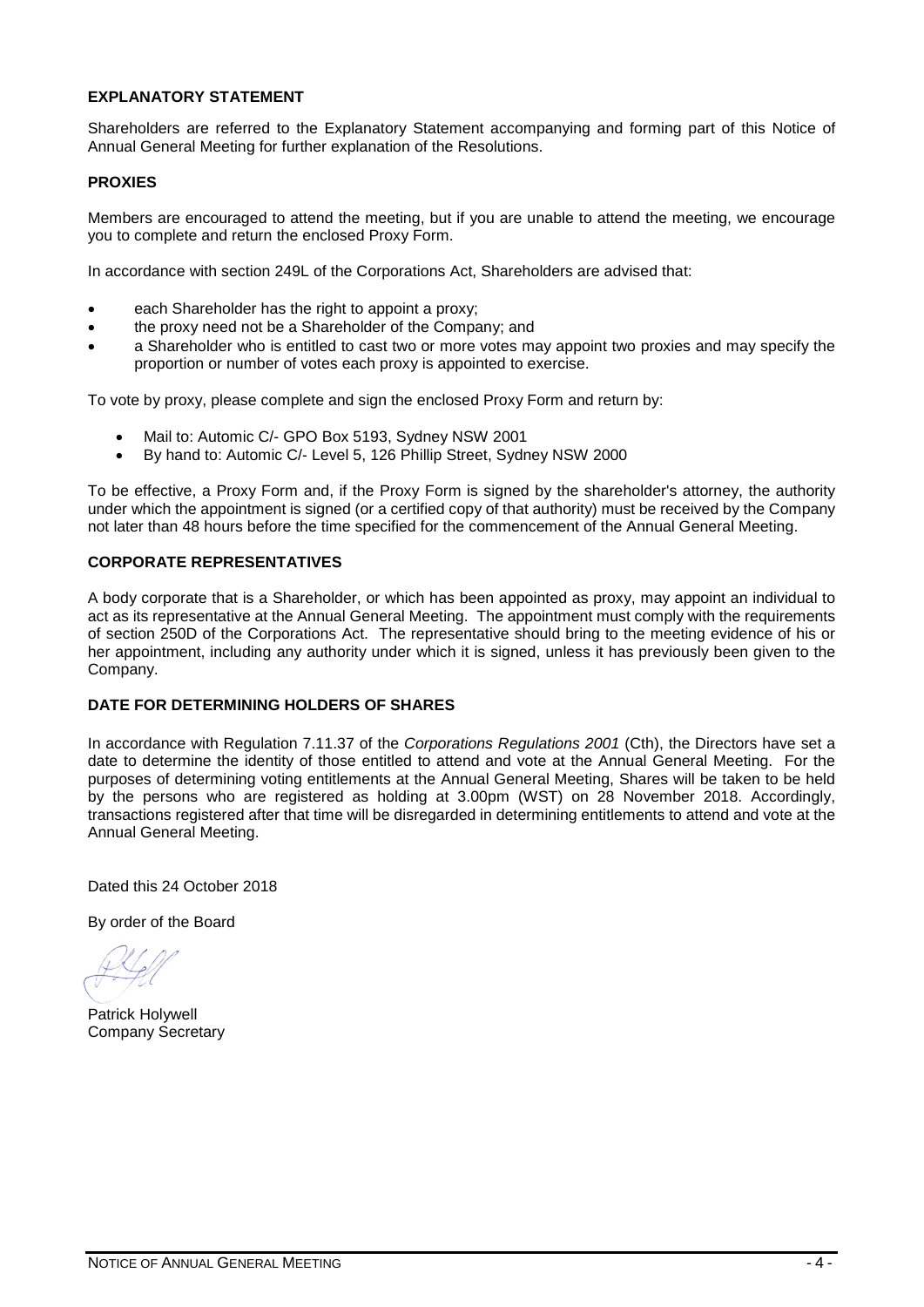## **ENTERPRISE METALS LIMITED ACN 123 567 073**

# **EXPLANATORY STATEMENT TO SHAREHOLDERS**

#### **1. ACTION TO BE TAKEN BY SHAREHOLDERS**

This Explanatory Statement sets out information about the Resolutions to be considered by the Shareholders at the Annual General Meeting. Defined terms used in this Explanatory Statement are set out in Section 6. Accompanying this Explanatory Statement is the Notice of Annual General Meeting convening the Annual General Meeting and a Proxy Form.

Shareholders are encouraged to attend and vote on the Resolutions to be put to the Annual General Meeting. If a Shareholder is not able to attend and vote at the Annual General Meeting, the Shareholder may complete the Proxy Form and return it not later than 48 hours before the time specified for the commencement of the Annual General Meeting.

#### **2. ANNUAL FINANCIAL REPORTS**

The Corporations Act requires the Company's financial statements and reports of the Directors and of the auditor for the year ended 30 June 2018 to be laid before the Annual General Meeting. The financial statements and the reports of the Directors and of the auditor are contained in the Company's 2018 Annual Report, a copy of which is available on the Company's website at www.enterprisemetals.com.au.

Whilst no Resolution is required in relation to this item, Shareholders should consider the documents and raise any matters of interest with the Directors when this item is being considered.

A representative from the Company's auditors will be invited to the meeting and Shareholders will have an opportunity to ask the auditor questions in relation to the conduct of the audit, the auditor's report, the Company's accounting policies and the independence of the auditor.

#### **3. RESOLUTION 1: ADOPTION OF REMUNERATION REPORT**

The Remuneration Report is required to be considered for adoption in accordance with section 250R of the Corporations Act. The Remuneration Report sets out the Company's remuneration arrangements for the Directors and senior management of the Company. The Remuneration Report is part of the Directors' Report contained in the annual financial report of the Company for the financial year ending 30 June 2018.

A reasonable opportunity will be given for the discussion of the Remuneration Report at the Annual General Meeting. Shareholders should note that the vote on this Resolution is advisory only and does not bind the Company or the Directors.

If at least 25% of the votes cast on the Resolution are voted against adoption of the Remuneration Report at the Annual General Meeting, and then again at the Company's 2019 annual general meeting, the Company will be required to put to Shareholders a resolution proposing the calling of an extraordinary general meeting to consider the appointment of Directors of the Company ("Spill Resolution"). If more than 50% of Shareholders vote in favour of the Spill Resolution, the Company must convene the extraordinary general meeting ("Spill Meeting") within 90 days of the Company's 2019 annual general meeting. All of the Directors who were in office when the Company's 2019 Directors' Report was approved, other than the Managing Director of the Company, will cease to hold office immediately before the end of the Spill Meeting but may stand for re-election at the Spill Meeting. Following the Spill Meeting those persons whose election or re-election as Directors is approved will be the Directors of the Company.

The Company's Shareholders have approved the Remuneration Report at each previous annual general meeting.

A Spill Resolution will not be required at this Annual General Meeting as the votes against the Remuneration Report at the Company's 2017 annual general meeting were less than 25%.

The Chairman intends to exercise all undirected proxies in favour of Resolution 1. If the Chairman of the Annual General Meeting is appointed as your proxy and you have not specified the way the Chairman is to vote on Resolution 1, by signing and returning the Proxy Form, the Shareholder is considered to have provided the Chairman with an express authorisation for the Chairman to vote the proxy in accordance with the Chairman's intention.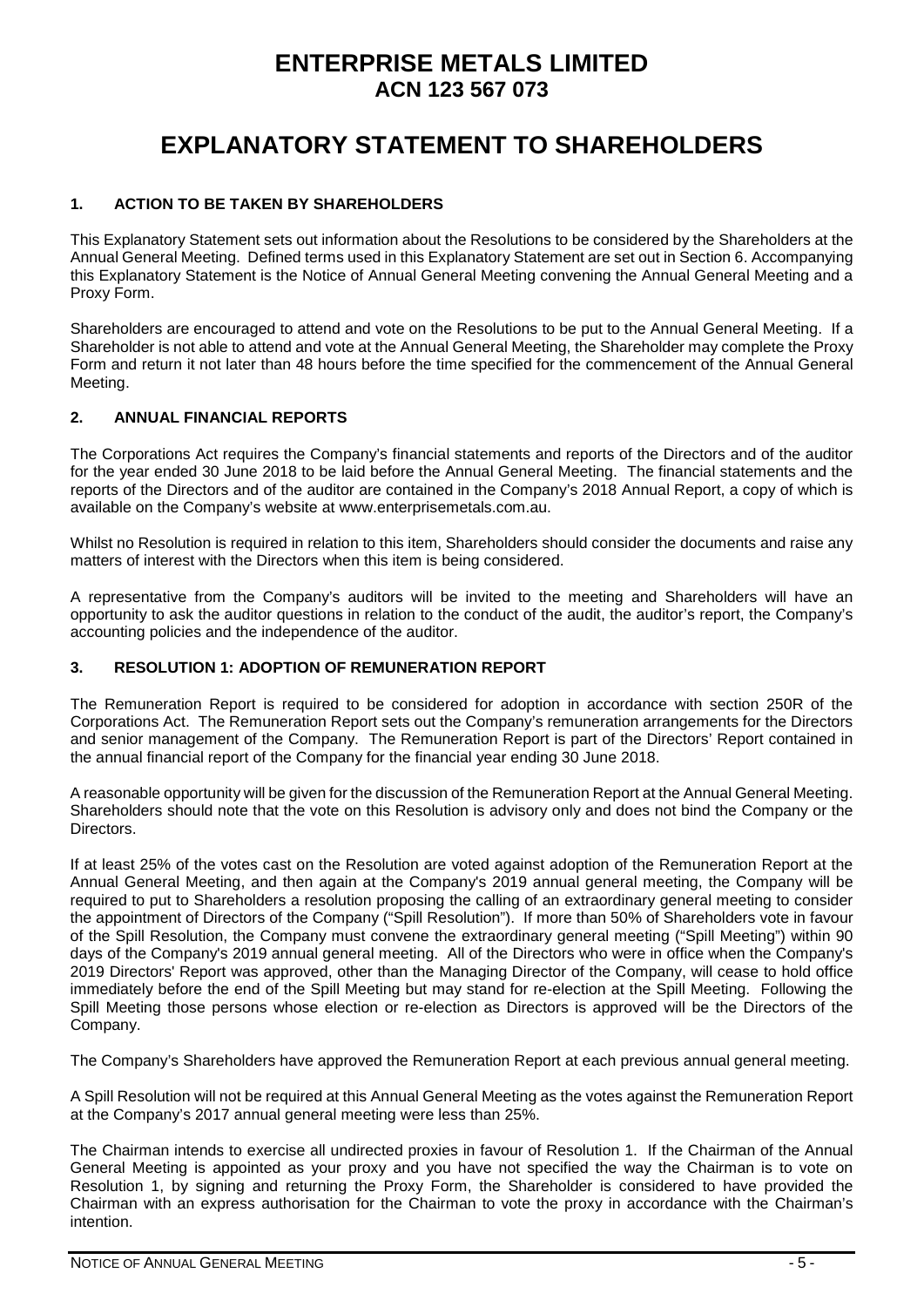#### **4. RESOLUTION 2 – RE-ELECTION OF DIRECTOR – DR ZHIJUN HE**

Clause 13.2 of the Constitution requires that at the Company's annual general meeting in every year, one-third of the Directors, except the Managing Director, must retire from office provided that no Director may hold office without re-election past the third AGM following the Director's appointment or three years, whichever is longer. The Directors to retire at an annual general meeting are those who have been longest in office since their last appointment, but, as between persons who became Directors on the same day, those to retire shall (unless they otherwise agreed amongst themselves) be determined by drawing lots. A Director who retires by rotation under clause 13.2 of the Constitution is eligible for re-election.

ASX Listing Rule 14.4 also provides that a Director (excluding the Managing Director) must not hold office (without re-election) past the third annual general meeting following the Director's appointment, or three years, whichever is longer.

In accordance with clause 13.2 of the Constitution and ASX Listing Rule 14.4, Dr Zhijun He is required to retire and being eligible for election, offers himself for re-election.

Dr He holds a PhD degree in Petrology and Economic Geology from China University of Geosciences (Beijing) and is a member of AusIMM. He has over 20 years of experience in geological research, mineral exploration and geological services. Dr He is a Winner of the 11th Silver Hammer Prize in Geological Science awarded by the Geological Society of China and has won several provincial and ministerial Technology Awards for mineral exploration and scientific research, including two First Prizes of the Prospecting Achievement Award from China Nonferrous Metals Industry Association. He currently holds the position as director of East Africa Metals Inc. (TSXV:EAM) and Nickel North Exploration Corp.(TSXV:NNX).

Dr He is not considered by the Board to be an independent Director.

The Board (other than Dr He) unanimously supports the re-election of Dr He.

#### **5. RESOLUTIONS 3 AND 4: APPROVAL OF ISSUE OF SHARES IN LIEU OF DIRECTORS' FEES TO DR ZHIJUN HE AND DR ALLAN TRENCH (OR THEIR NOMINEES)**

#### **5.1 Background**

Resolutions 3 and 4 seek Shareholder approval in accordance with Listing Rule 10.11 for issue of Shares to Enterprise Directors Dr He and Dr Trench (or their nominees). This issue of Shares provides a means by which the Company can satisfy 100% of the Directors' fees for Dr He for the period 1 January 2018 to 31 December 2018, and 50% of the fees for Dr Trench for the period 1 January 2018 to 31 December 2018 (together, "**Director Fees**") thereby preserving the Company's cash resources for application in other areas.

#### **5.2 Details of Shares to be issued**

It is proposed under Resolutions 3 and 4 that Shares be issued to Dr He and Dr Trench (or their nominees) in lieu of Director Fees. The number of Shares proposed to be issued is such number of Shares which equates to the Director Fees divided by a deemed issue price per Share of 1.8 cents each. The deemed issue price represents the same price as the last capital raising completed in July 2018. The following table shows the Shares to be issued to each of Dr He and Dr Trench (or their nominees):

| <b>Name</b>  | <b>Director</b><br>Fees | <b>Deemed</b><br>issue price | Number of<br><b>Shares</b> |
|--------------|-------------------------|------------------------------|----------------------------|
| Zhijun He    | \$25,000                | \$0.018                      | 1,388,889                  |
| Allan Trench | \$15,000                | \$0.018                      | 833.334                    |

This issue of Shares will satisfy 100% of the Directors' fees owed to or to be accrued by Dr He for the period 1 January 2018 to 31 December 2018 and 50% of fees owed to Dr Trench for the period 1 January 2018 to 31 December 2018. In the case of Dr Trench, the remaining 50% of his fees has already been paid or will be paid to Dr Trench in cash.

#### **5.3 Reason approval required**

Shareholder approval is required under Listing Rule 10.11 because Dr He and Dr Trench are related parties of the Company by virtue of their positions as Directors.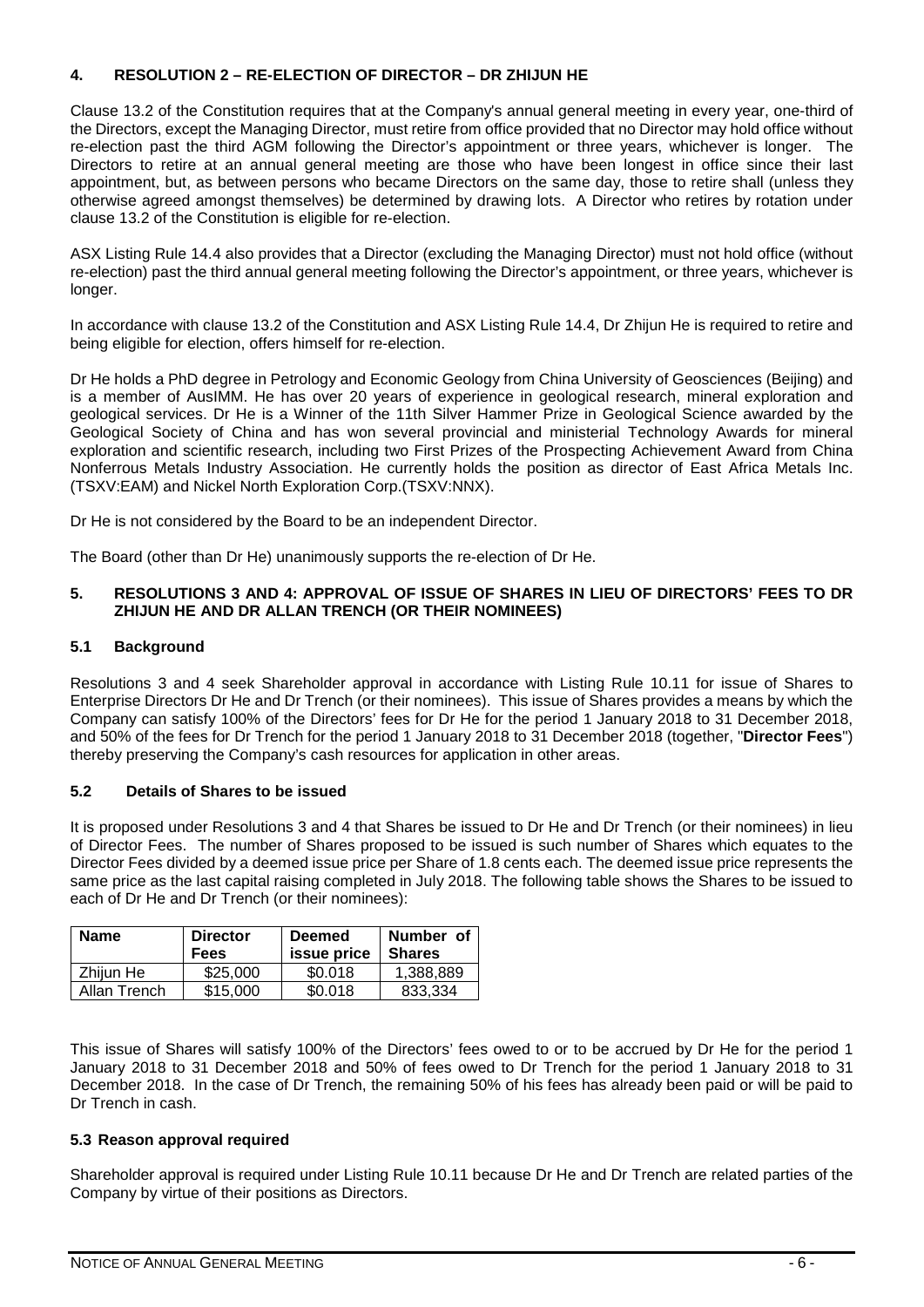Listing Rule 10.11 provides that a company must not issue Equity Securities to a related party without the prior approval of shareholders. Pursuant to Listing Rule 7.2 exception 14, where approval under Listing Rule 10.11 is obtained, approval is not required under Listing Rule 7.1 and the issue of securities will not be included in the Company's 15% limit.

#### **5.4 Specific information required by Listing Rule 10.13**

In accordance with Listing Rule 10.13 the following information is provided in relation to Resolutions 3 and 4:

- (a) The Company will issue Shares to Dr He (or his nominees) and Dr Trench (or his nominees).
- (b) The maximum number of Shares proposed to be issued is to be calculated in accordance with the formula described in Section 5.2.
- (c) The issue of Shares under Resolutions 3 and 4 will occur no later than 1 month after approval of the Resolution.
- (d) The Shares will be issued at a deemed issue price equal to 1.8 cents each.
- (e) The Shares to be issued will rank equally in all respects with the existing Shares on issue. The Company will apply to ASX for official quotation of the Shares.
- (f) The Shares are being issued in lieu of a cash payment of director fees, and therefore no funds will be raised by their issue.
- (g) A voting exclusion statement for Resolutions 3 and 4 is included in the Notice of Annual General Meeting.

Other than the information above and otherwise in this Explanatory Statement, the Company believes that there is no other information that would be reasonably required by Shareholders to consider Resolutions 3 and 4.

Given Dr He and Dr Trench have an interest in Resolutions 3 and 4, they believe it is inappropriate to make a recommendation on these Resolutions. Managing Director, Dermot Ryan recommends shareholders vote in favour of Resolutions 3 and 4.

#### **6. RESOLUTION 5 – RATIFICATION OF ISSUE OF PLACEMENT SHARES**

On 20 July 2018, the Company announced that it had completed a capital raising by way of a placement to raise approximately \$0.5 million (before costs) comprising the issue of 28,005,556 Shares (**Placement Shares**) at an issue price of \$0.018 per Share to sophisticated and professional investors (**Placement**). The Company issued the Placement Shares without prior Shareholder approval out of its 15% annual placement capacity.

Resolution 5 seeks Shareholder approval pursuant to Listing Rule 7.4 for the ratification of the issue of the Placement Shares.

Resolution 5 is an ordinary resolution.

ASX Listing Rule 7.1 provides that a company must not, subject to specified exceptions, issue or agree to issue during any 12-month period any Equity Securities, if the number of those securities exceeds 15% of the number of securities in the same class on issue at the commencement of that 12-month period.

ASX Listing Rule 7.4 sets out an exception to ASX Listing Rule 7.1. It provides that where, pursuant to ASX Listing Rule 7.4, a company in general meeting ratifies the previous issue of securities made (and provided that the previous issue did not breach ASX Listing Rule 7.1) those securities will be deemed to have been made with shareholder approval for the purposes of ASX Listing Rule 7.1.

By ratifying the issue of the Shares the subject of Resolution 5, the Company will retain the flexibility to issue equity securities in the future of up to the 15% annual placement capacity set out in ASX Listing Rule 7.1 without the requirement to obtain prior Shareholder approval.

The following information is provided to Shareholders for the purposes of obtaining Shareholder approval of the share issue, the subject of Resolution 5 in accordance with ASX Listing Rule 7.5:

- (a) 28,005,556 Shares were issued as Placement Shares;
- (b) The Placement Shares were issued and allotted on 20 July 2018;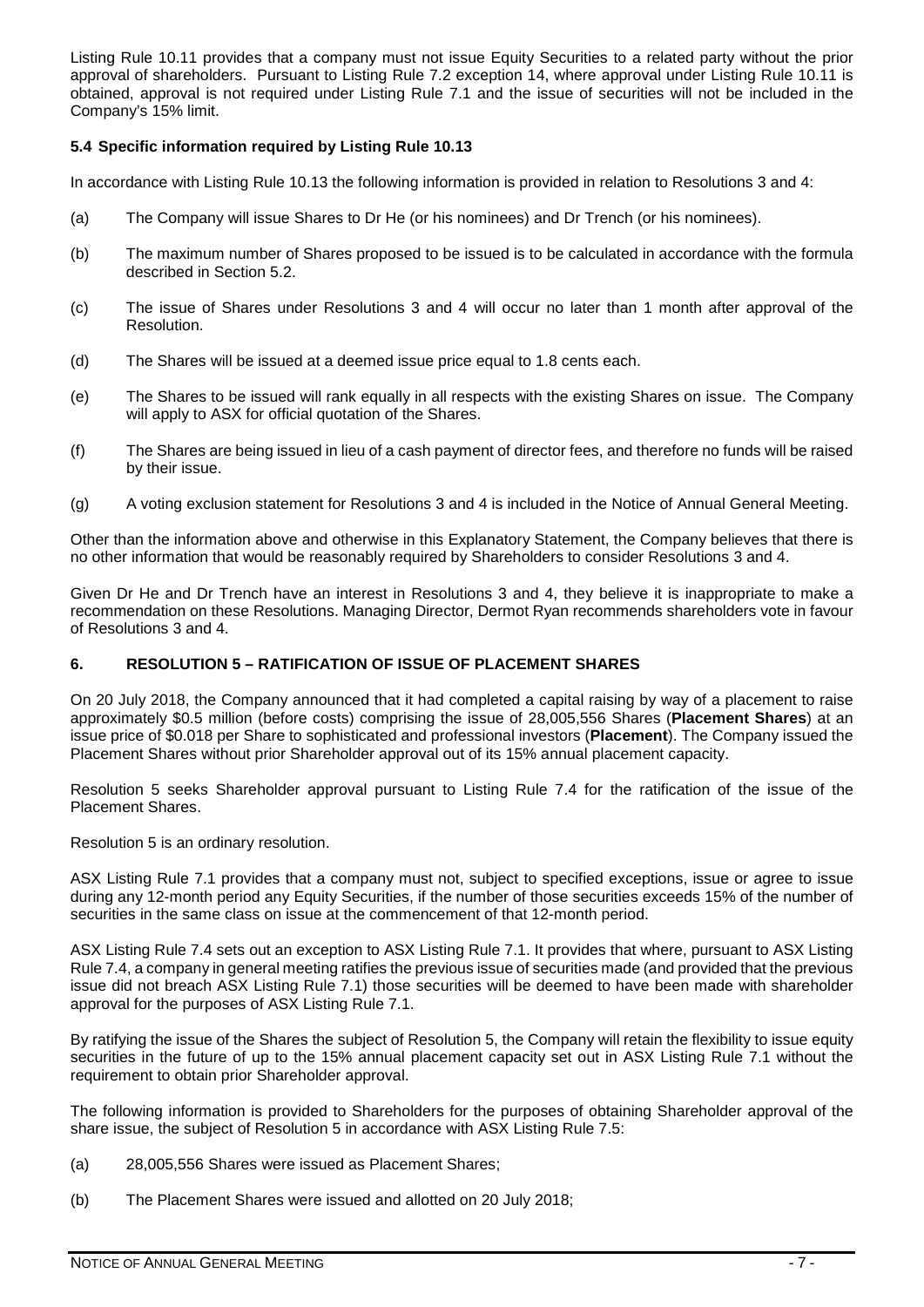- (c) the Placement Shares were issued at \$0.018 per Share;
- (d) the Placement Shares are fully paid ordinary shares in the capital of the Company, ranking equally in all respects with the Company's existing Shares on issue;
- (e) the Placement Shares were issued to sophisticated and professional investors who were not related parties of the Company with Somers and Partners Pty Ltd acting as broker;
- (f) the Company intends to use the funds raised from the Placement to fund evaluation and exploration at its Murchison Project, to assess new opportunities as well as for general working capital purposes; and
- (g) a voting exclusion statement is included in the Notice.

The Board recommends that Shareholders vote in favour of Resolution 5. None of the Directors have a material personal interest in the subject matter of Resolution 5. The Board believes that the ratification of the share issue, the subject of Resolution 5, is beneficial for the Company. The Board recommends Shareholders vote in favour of Resolution 5 as it provides the Company with the flexibility to issue further securities representing up to 15% of the Company's share capital under Listing Rule 7.1 during the next 12-months without shareholder approval.

#### **7. RESOLUTION 6 – APPROVAL OF 10% PLACEMENT CAPACITY**

#### **7.1 General**

Listing Rule 7.1A enables eligible entities to issue Equity Securities up to 10% of its issued share capital through placements over a 12-month period after the annual general meeting at which a resolution for the purpose of Listing Rules 7.1A is passed by special resolution (**10% Placement Facility**). The 10% Placement Facility is in addition to the Company's 15% placement capacity under Listing Rule 7.1.

An eligible entity for the purposes of Listing Rule 7.1A is an entity that is not included in the S&P/ASX 300 Index and has a market capitalisation of \$300 million or less. The Company has a market capitalisation of approximately \$6,000,000 as at 17 October 2018. The Company is an eligible entity.

The Company is now seeking shareholder approval by way of a special resolution to have the ability to issue Equity Securities under the 10% Placement Facility.

The exact number of Equity Securities to be issued under the 10% Placement Facility will be determined in accordance with the formula prescribed in Listing Rule 7.1A.2.

The Company may use the 10% Placement Facility to continue its exploration activities at the Murchison Project, Western Australia and/or to acquire new resource assets or investments.

The Directors of the Company believe that Resolution 6 is in the best interests of the Company and unanimously recommend that Shareholders vote in favour of Resolution 6.

#### **7.2 Description of Listing Rule 7.1A**

#### **Shareholder approval**

The ability to issue Equity Securities under the 10% Placement Facility is subject to shareholder approval by way of a special resolution at an annual general meeting.

#### **Equity Securities**

Any Equity Securities issued under the 10% Placement Facility must be in the same class as an existing quoted class of Equity Securities of the Company.

The Company, as at the date of the Notice, has on issue one class of quoted Equity Securities being Ordinary Shares.

#### **Listing Rule 7.1 and Listing Rule 7.1A**

The ability of an entity to issue Equity Securities under Listing Rule 7.1A is in addition to the entity's 15% placement capacity under Listing Rule 7.1.

At the date of this Notice, the Company has on issue 383,657,991 Shares.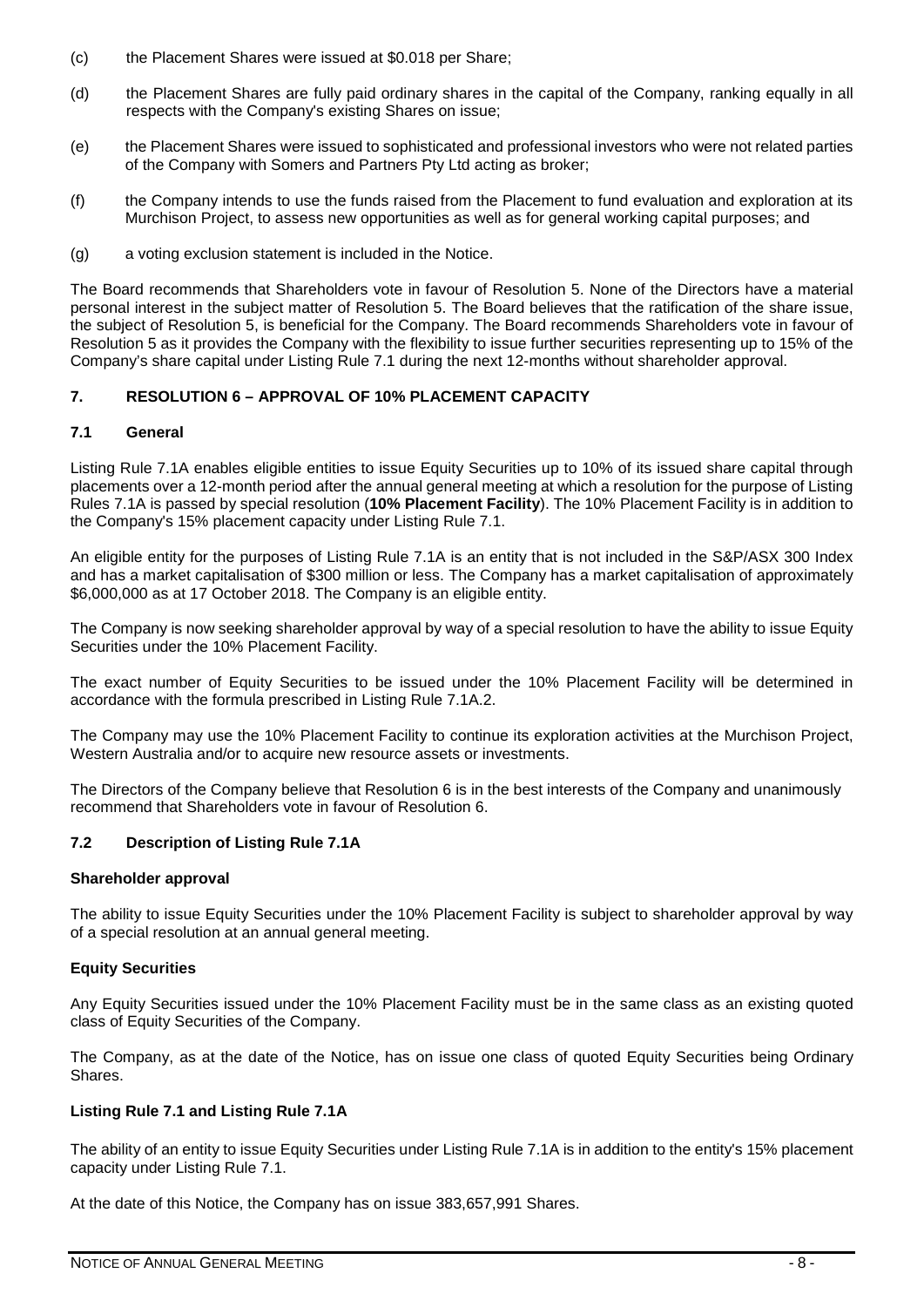Subject to the approval of Resolution 5, the Company will be able to issue a total of:

- (i) 57,548,698 Equity Securities under Listing Rule 7.1; and
- (ii) 38,365,799 quoted Equity Securities under Listing Rule 7.1A.

The actual number of Equity Securities that the Company will have capacity to issue under Listing Rule 7.1A will be calculated at the date of issue of the Equity Securities in accordance with the formula prescribed in Listing Rule 7.1A.2. That formula is:

*(A x D) – E*

- A is the number of Shares on issue 12 months before the date of issue or agreement:
	- (a) plus the number of fully paid Shares issued in the 12 months under an exception in Listing Rule 7.2;
	-
	- (b) plus the number of partly paid Shares that became fully paid in the 12 months;<br>(c) plus the number of fully paid Shares issued in the 12 months with approval of h plus the number of fully paid Shares issued in the 12 months with approval of holders of Shares under Listing Rules 7.1 and 7.4. This does not include an issue of fully paid Shares under the entity's 15% placement capacity without Shareholder approval;
	- (d) less the number of fully paid Shares cancelled in the 12 months.

Note that 'A' is has the same meaning in Listing Rule 7.1 when calculating an entity's 15% placement capacity.

- D is 10%
- E is the number of Equity Securities issued or agreed to be issued under Listing Rule 7.1A.2 in the 12 months before the date of the issue or agreement to issue, that are not issued with the approval of Shareholders under Listing Rules 7.1 or 7.4.

#### **10% Placement Period**

Shareholder approval of the 10% Placement Facility under Listing Rule 7.1A is valid from the date of the annual general meeting at which the approval is obtained and expires on the earlier to occur of:

- (i) the date that is 12 months after the date of the annual general meeting at which the approval is obtained; or<br>(ii) the date of the approval by Shareholders of a transaction under Listing Rules 11.1.2 (a significant cha
- the date of the approval by Shareholders of a transaction under Listing Rules 11.1.2 (a significant change to the nature or scale of activities) or 11.2 (disposal of main undertaking) (**10% Placement Period**).

#### **Listing Rule 7.1A**

The effect of Resolution 6 will be to allow the Directors to issue the Equity Securities under Listing Rule 7.1A during the 10% Placement Period without using the Company's 15% placement capacity under Listing Rule 7.1.

Resolution 6 is a special resolution and therefore requires approval of 75% of the votes cast by Shareholders present and eligible to vote (in person, by proxy, by attorney or, in the case of a corporate Shareholder, by a corporate representative).

#### **7.3 Specific information required by Listing Rule 7.3A**

Pursuant to and in accordance with Listing Rule 7.3A, information is provided in relation to the approval of the 10% Placement Facility as follows:

- (i) Equity Securities will be issued at an issue price of not less than 75% of the Volume Weighted Average Market Price for the Company's Equity Securities over the 15 Trading Days on which trades were recorded immediately before:
	- (a) the date on which the price at which the Equity Securities are to be issued is agreed; or
	- (b) if the Equity Securities are not issued within 5 Trading Days of the date in paragraph (a) above, the date on which the Equity Securities are issued.
- (ii) If Resolution 6 is approved by Shareholders and the Company issues Equity Securities under the 10% Placement Facility, the existing Shareholders' voting power in the Company will be diluted as shown in the below table. There is a risk that:
	- (a) the market price for the Company's Equity Securities may be significantly lower on the date of the issue of the Equity Securities than on the date of the Meeting; and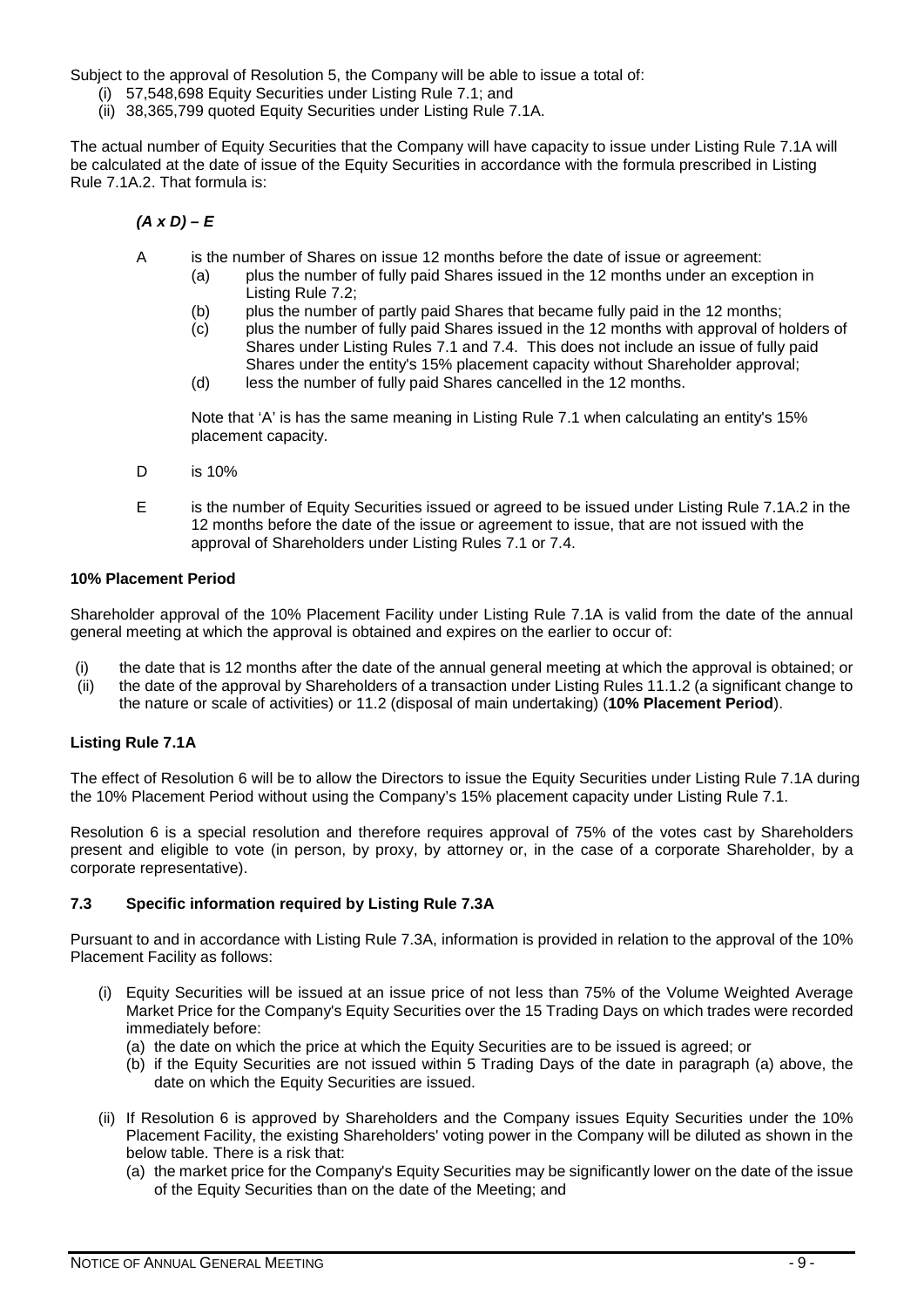- (b) the Equity Securities may be issued at a price that is at a discount to the market price for the Company's Equity Securities on the issue date or the Equity Securities are issued as part of consideration for the acquisition of a new asset, which may have an effect on the amount of funds raised by the issue of the Equity Securities.
- (iii) The below table shows the dilution of existing Shareholders on the basis of the current market price of Shares and the current number of ordinary securities for variable "A" calculated in accordance with the formula in Listing Rule 7.1A.2 as at the date of this Notice.

The table also shows:

- (a) two examples where variable "A" has increased, by 50% and 100%. Variable "A" is based on the number of ordinary securities the Company has on issue. The number of ordinary securities on issue may increase as a result of issues of ordinary securities that do not require Shareholder approval (for example, a pro rata entitlements issue or scrip issued under a takeover offer) or future specific placements under Listing Rule 7.1 that are approved at a future Shareholders' meeting; and
- (b) two examples of where the issue price of ordinary securities has decreased by 50% and increased by 50% as against the current market price.

| Variable "A" in Listing |                  |                                          | <b>Dilution</b>                                             |                                           |
|-------------------------|------------------|------------------------------------------|-------------------------------------------------------------|-------------------------------------------|
| <b>Rule 7.1A.2</b>      |                  | \$0.0075                                 | \$0.015                                                     | \$0.03                                    |
|                         |                  | 50%<br>decrease in<br><b>Issue Price</b> | <b>Issue</b><br><b>Price/Current</b><br><b>Market Price</b> | 100%<br>increase in<br><b>Issue Price</b> |
| Current                 | Number of shares | 38,365,799                               | 38,365,799                                                  | 38,365,799                                |
| 383,657,991 Shares      | Funds raised     | \$287.743                                | \$575,487                                                   | \$1,150,974                               |
| 50% increase            | Number of shares | 57,548,699                               | 57,548,699                                                  | 57,548,699                                |
| 575,486,987 Shares      | Funds raised     | \$431,615                                | \$863,230                                                   | \$1,726,461                               |
| 100% increase           | Number of shares | 76,731,598                               | 76,731,598                                                  | 76,731,598                                |
| 767,315,982 Shares      | Funds raised     | \$575,487                                | \$1,150,974                                                 | \$2,301,948                               |

The table has been prepared on the following assumptions:

- (i) The Company issues the maximum number of Equity Securities available under the 10% Placement Facility.
- (ii) No convertible securities (including any convertible securities issued under the 10% Placement Facility) are exercised into Shares before the date of the issue of the Equity Securities;
- (iii) The 10% voting dilution reflects the aggregate percentage dilution against the issued share capital at the time of issue. This is why the voting dilution is shown in each example as 10%.
- (iv) Resolution 6 is passed and variable "A" in Listing Rule 7.1A.2 is 383,657,991.
- (v) The table does not show an example of dilution that may be caused to a particular Shareholder by reason of placements under the 10% Placement Facility, based on that Shareholder's holding at the date of the Meeting.
- (vi) The table shows only the effect of issues of Equity Securities under Listing Rule 7.1A, not under the 15% placement capacity under Listing Rule 7.1.
- (vii) The issue of Equity Securities under the 10% Placement Facility consists only of Shares. If the issue of Equity Securities includes convertible securities, it is assumed that those convertible securities are exercised into Shares for the purpose of calculating the voting dilution effect on existing Shareholders.
- (viii) The issue price is \$0.015, being the closing price of the Shares on ASX on 17 October 2018.
- (iv) The Company will only issue and allot the Equity Securities during the 10% Placement Period.
- (v) The Company may seek to issue the Equity Securities for the following purposes:
	- (a) non-cash consideration for the acquisition of the new resources assets and investments. In such circumstances the Company will provide a valuation of the non-cash consideration as required by Listing Rule 7.1A.3; or
	- (b) cash consideration. In such circumstances, the Company intends to use the funds raised towards continued exploration activities at the Sandstone Gold Project, Western Australia, the acquisition of new assets or investments (including expense associated with such acquisitions), feasibility study expenditure on the Company's current assets and/or general working capital.
	- (c) The Company will comply with the disclosure obligations under Listing Rules 7.1A(4) and 3.10.5A upon issue of any Equity Securities.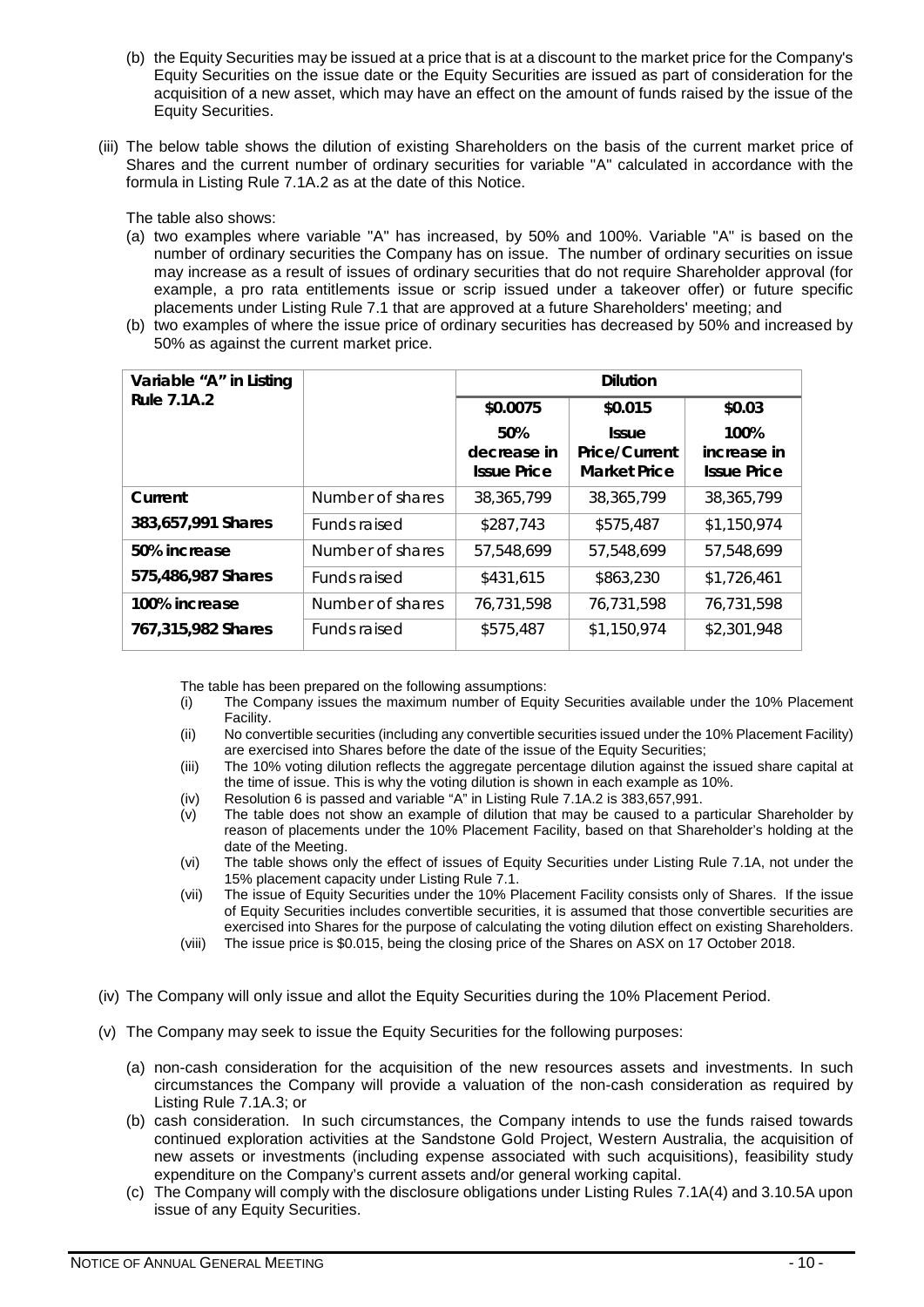- (vi) The Company's allocation policy is dependent on the prevailing market conditions at the time of any proposed issue pursuant to the 10% Placement Facility. The identity of the allottees of Equity Securities will be determined on a case-by-case basis having regard to the factors including but not limited to the following:
	- the methods of raising funds that are available to the Company, including but not limited to, rights issue or other issue in which existing security holders can participate;
		- the effect of the issue of the Equity Securities on the control of the Company;
	- the financial situation and solvency of the Company; and
	- advice from corporate, financial and broking advisers (if applicable).

The allottees under the 10% Placement Facility have not been determined as at the date of this Notice but may include existing substantial Shareholders and/or new Shareholders who are not related parties or associates of a related party of the Company.

Further, if the Company is successful in acquiring new resources assets or investments, it is likely that the allottees under the 10% Placement Facility will be the vendors of the new resources assets or investments.

(vii) The Company did not obtain Shareholder approval under Listing Rule 7.1A within the last 12 months.

(viii) A voting exclusion statement is included in the Notice. At the date of the Notice, the Company has not approached any particular existing Shareholder or security holder or an identifiable class of existing security holder to participate in the issue of the Equity Securities. No existing Shareholder's votes will therefore be excluded under the voting exclusion in the Notice.

#### **7.4 Voting Exclusion**

A voting exclusion statement for Resolution 6 is contained in the Notice of Meeting.

#### **7.5 Directors' Recommendation**

The Directors unanimously recommend Shareholders vote in favour of Resolution 6.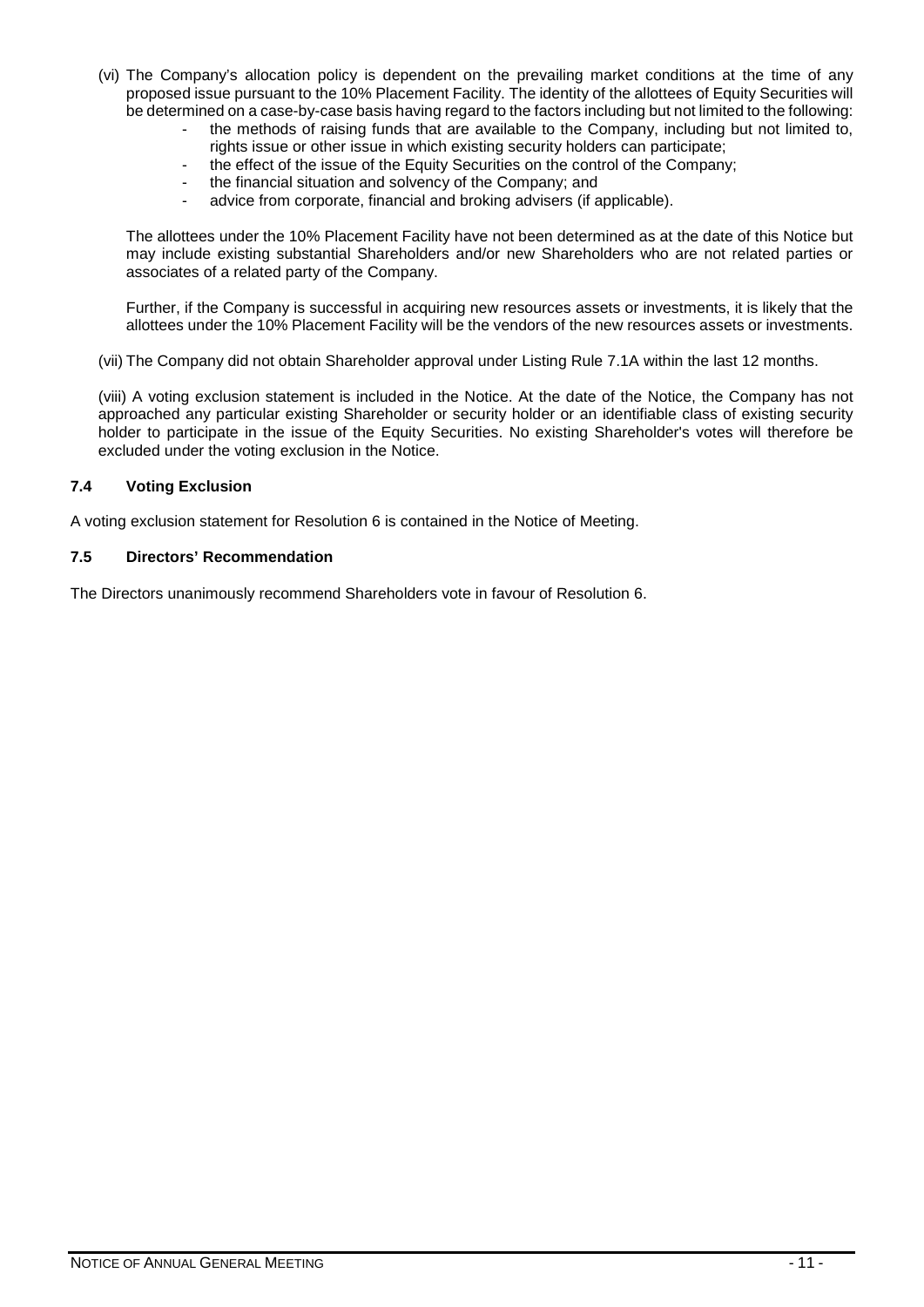#### <span id="page-12-0"></span>**8. DEFINITIONS**

In this Explanatory Statement:

**Annual General Meeting** means the meeting of the Shareholders convened for the purposes of considering the Resolutions contained in the Notice of Annual General Meeting.

**ASX** means the Australian Securities Exchange or ASX Limited (ABN 98 008 624 691), as the context requires.

**Board** means the Board of Directors of the Company.

**Closely Related Party** of a member of the Key Management Personnel means:

(a) a spouse or child of the member;

- (b) a child of the member's spouse;
- (c) a dependent of the member or the member's spouse;
- (d) anyone else who is one of the member's family and may be expected to influence the member, or be influenced by the member, in the member's dealing with the entity;
- (e) a company the member controls; or
- (f) a person prescribed by the *Corporations Regulations 2001 (Cth*).

**Company** means Enterprise Metals Limited, ACN 123 567 073.

**Corporations Act** means the *Corporations Act 2001 (Cth).*

**Director** means a director of the Company.

**Enterprise** means Enterprise Metals Limited, ACN 123 567 073.

**Equity Securities** has the same meaning as in the Listing Rules.

**Explanatory Statement** means the explanatory statement accompanying the Notice of Annual General Meeting.

**Key Management Personnel** has the same meaning as in the accounting standards and broadly includes those persons having authority and responsibility for planning, directing and controlling the activities of the Company, directly or indirectly, including any Director (whether executive or otherwise) of the Company.

**Listing Rules** means the listing rules of the ASX.

**Notice of Annual General Meeting or Notice** means the notice convening the Annual General Meeting accompanying this Explanatory Statement.

**Proxy Form** means the form of proxy accompanying this Notice of Annual General Meeting.

**Remuneration Report** means the remuneration report set out in the Directors' report section of the Company's annual financial report for the year ended 30 June 2018.

**Resolution** means a resolution proposed to be passed at the Annual General Meeting and contained in the Notice of Annual General Meeting.

**Section** means a section of the Explanatory Statement.

**Share** means a fully paid ordinary share in the capital of the Company.

**Shareholder** means a person entered in the Company's register as a holder of a Share.

**WST** means Western Standard Time.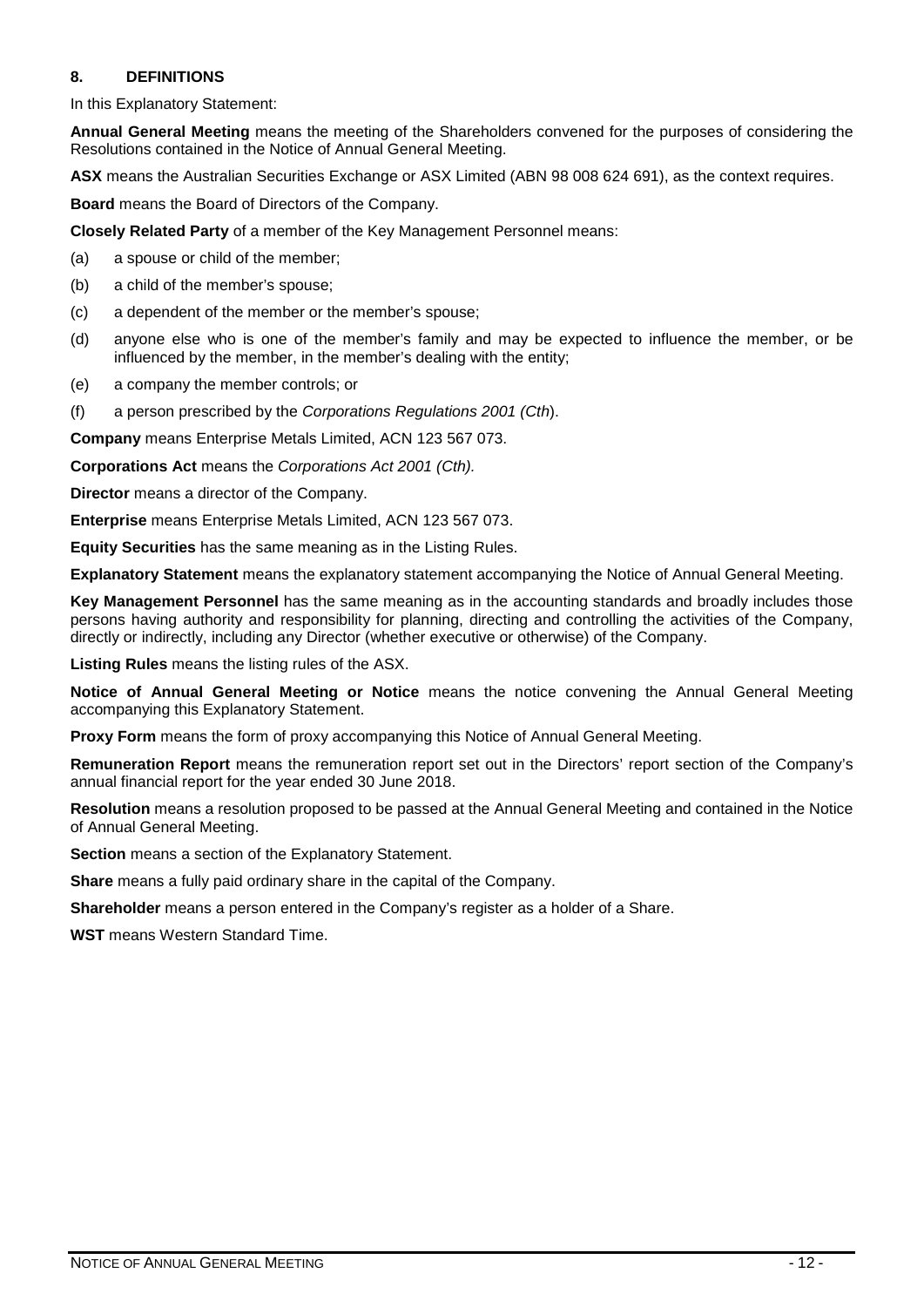

# **AGM Registration Card**

If you are attending the meeting in person, please bring this with you for Securityholder registration.

Enterprise Metals Limited | ACN 123 567 073

#### [ReplaceNoImages]

# [HolderNumber]

[EntityRegistrationDetailsLine1Envelope] [EntityRegistrationDetailsLine2Envelope] [EntityRegistrationDetailsLine3Envelope] [EntityRegistrationDetailsLine4Envelope] [EntityRegistrationDetailsLine5Envelope] [EntityRegistrationDetailsLine6Envelope]

**Holder Number:** [HolderNumber]

# **Vote by Proxy: ENT**

Your proxy voting instruction must be received by 3.00pm (WST) on Wednesday, 28th November 2018, being not later than 48 hours before the commencement of the Meeting. Any Proxy Voting instructions received after that time will not be valid for the scheduled Meeting.

#### **SUBMIT YOUR PROXY VOTE ONLINE**

# Vote online at https://investor.automic.com.au/#/loginsah

Login & Click on 'Meetings'. Use the Holder Number as shown at the top of this Proxy Voting form.

- ✓ Save Money: help minimise unnecessary print and mail costs for the Company.
- It's Quick and Secure: provides you with greater privacy, eliminates any postal delays and the risk of potentially getting lost in transit. ✓
- Receive Vote Confirmation: instant confirmation that your vote has been processed. It also allows you to amend your vote if required. ✓

#### **SUBMIT YOUR PROXY VOTE BY PAPER**

#### Complete the form overleaf in accordance with the instructions set out below.

#### YOUR NAME AND ADDRESS

The name and address shown above is as it appears on the Company's share register. If this information is incorrect, and you have an Issuer Sponsored holding, you can update your address through the investor portal: https://investor.automic.com.au/#/home Shareholders sponsored by a broker should advise their broker of any changes.

#### **VOTING UNDER STEP 1 - APPOINTING A PROXY**

If you wish to appoint someone other than the Chairman of the Meeting as your proxy, please write the name of that Individual or body corporate. A proxy need not be a Shareholder of the Company. Otherwise if you leave this box blank, the Chairman of the Meeting will be appointed as your proxy by default.

#### DEFAULT TO THE CHAIRMAN OF THE MEETING

Any directed proxies that are not voted on a poll at the Meetina will default to the Chairman of the Meeting, who is required to vote these proxies as directed. Any undirected proxies that default to the Chairman of the Meeting will be voted according to the instructions set out in this Proxy Voting Form, including where the Resolutions are connected directly or indirectly with the remuneration of KMP.

#### VOTES ON ITEMS OF BUSINESS - PROXY APPOINTMENT

You may direct your proxy how to vote by marking one of the boxes opposite each item of business. All your shares will be voted in accordance with such a direction unless you indicate only a portion of voting rights are to be voted on any item by inserting the percentage or number of shares you wish to vote in the appropriate box or boxes. If you do not mark any of the boxes on the items of business, your proxy may vote as he or she chooses. If you mark more than one box on an item your vote on that item will be invalid.

#### **APPOINTMENT OF SECOND PROXY**

You may appoint up to two proxies. If you appoint two proxies, you should complete two separate Proxy Voting Forms and specify the percentage or number each proxy may exercise. If you do not specify a Percentage of hamber, each proxy may exercise had the votes. You must<br>return both Proxy Voting Form, contact Automic Registry Services.<br>Proxy Voting Form, contact Automic Registry Services.

#### **SIGNING INSTRUCTIONS**

You must sign this form as follows in the spaces provided

Individual: Where the holding is in one name, the Shareholder must sign.

Joint holding: Where the holding is in more than one name, all of the Shareholders should sign.

Power of attorney: If you have not already lodged the power of attorney with the registry, please attach a certified photocopy of the power of attorney to this Proxy Voting Form when you return it.

**Companies:** To be signed in accordance with your Constitution. Please sign in the appropriate box which indicates the office held by you.

Email Address: Please provide your email address in the space provided.

By providing your email address, you elect to receive all communications despatched by the Company electronically (where legally permissible) such as a Notice of Meeting, Proxy Voting Form and Annual Report via email.

#### **CORPORATE REPRESENTATIVES**

If a representative of the corporation is to attend the Meeting the appropriate 'Appointment of Corporate Representative' should be produced prior to admission. A form may be obtained from the Company's share registry online at https://automic.com.au.

#### **ATTENDING THE MEETING**

Completion of a Proxy Voting Form will not prevent individual Shareholders from attending the Meeting in person if they wish. Where a Shareholder completes and lodges a valid Proxy Voting Form and attends the Meeting in person, then the proxy's authority to speak and vote for that Shareholder is suspended while the Shareholder is present at the Meeting.

#### **POWER OF ATTORNEY**

If a representative as power of attorney of a Shareholder of the Company is to attend the Meeting, a certified copy of the Power of Attorney, or the original Power of Attorney, must be received by the Company in the